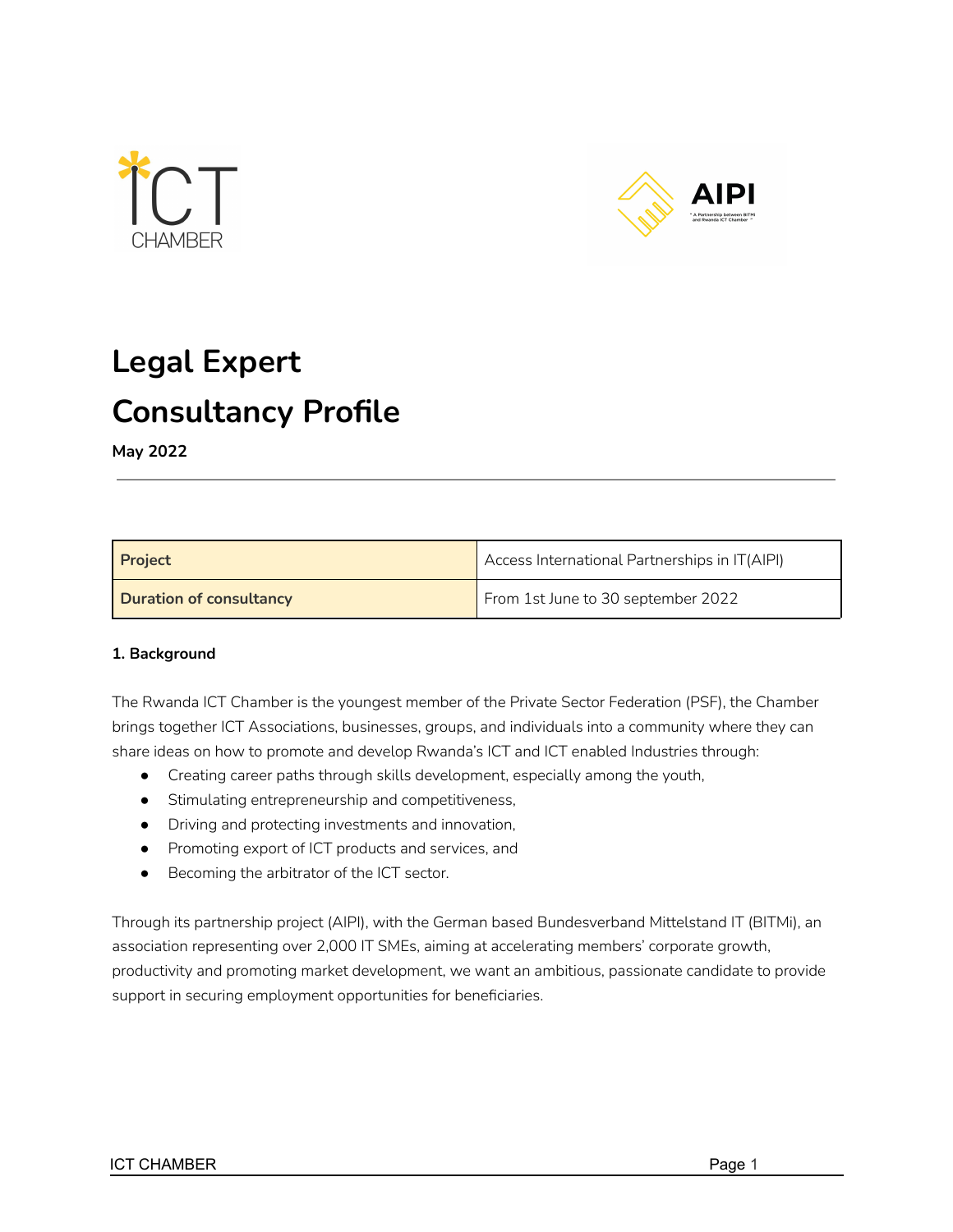#### **2. Primary Job Purpose**

Your role as an Legal Expert is to support Rwanda ICT Chamber in organizing and coordinating the registration process of assigned institutions.

You will work closely with Rwanda ICT Chamber staff to provide required documents, reports and other relevant resources needed to support the registration process. You will take the lead in researching, gathering and reporting information regarding the requirements in place and following through the process to ensure ICT Chamber complies with existing business requirements during registration of assigned entities.

You will work closely with local partners, including employers, funders and other stakeholders, developing professional relationships that will offer a diverse range of experiences and opportunities to the beneficiaries.

#### **Duties and responsibilities:**

- → Drafting & reviewing legal documents such as contracts & agreements, and business plans required in the entity's registration process.
- → Providing advice to the project on all aspects of business law, including corporate governance, intellectual property, antitrust law, bankruptcy, employment law, and commercial transactions
- $\rightarrow$  Advising the project on compliance with existing Rwanda business laws.
- → Providing guidance on risk management by identifying potential legal problems and advising clients on how to avoid them
- → Drafting and negotiating contracts for business ventures, including leases, purchase agreements, and loan documents
- $\rightarrow$  Reviewing financial statements to ensure compliance with accounting standards
- → Providing legal counsel to corporations, partnerships, individuals, and other businesses on a range of matters, including drafting contracts and corporate governance structures such as boards of directors

#### **Deliverables:**

- **→** Registration Certificates of assigned institutions.
- $\rightarrow$  Requirements reports for assigned institution registration
- ➔ Organizational structures of assigned institutions
- $\rightarrow$  Compliance report of requirements for assigned institutions